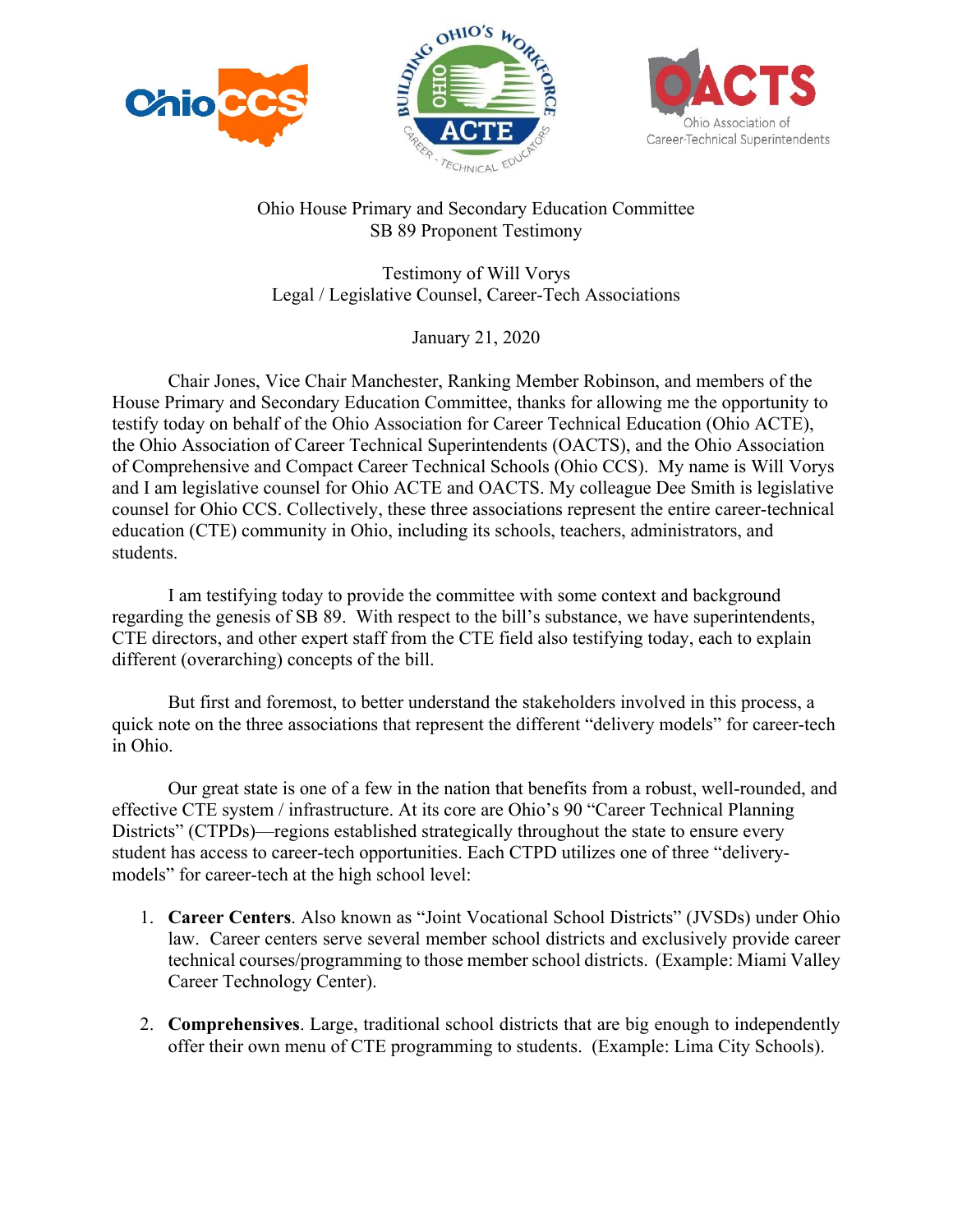3. **Compacts.** Multiple school districts that share delivery and costs for career-tech through service agreements. (Example: Tri Star Career Compact).



 OACTS represents the state's 49 career centers (including Ohio Technical Centers), Ohio CCS represents the state's 41 compacts / comprehensives, and Ohio ACTE represents the entire career-tech community, including superintendents, teachers, administrators, and school board members statewide.

 The message I'd like to make to the committee today is that SB 89 was a joint effort among all three associations. With SB 89, we made sure to advocate only those issues all members universally agreed upon, and that all three associations fully supported.

 Note too that most of the SB 89 provisions address issues the CTE community has struggled with for several years. Take EMIS for example. EMIS is the system utilized by the state to track school demographic information, attendance, course information, financial data, and test results, among other things. The state uses this information to calculate school report card scores as well as funding levels—all data inaccuracies / discrepancies can have significant financial (and practical) impacts. Unfortunately, our schools struggle on a daily basis with EMIS. Issues abound, including problems with the state's numerous and challenging reporting requirements; discrepancies between schools' data and that of the state; and a constant stream of quarterly, monthly, and sometimes weekly regulatory changes to the types of data required and the manner and method of reporting.

 Superintendents, treasurers, and dedicated EMIS staff from career-tech schools across Ohio have engaged in dozens upon dozens of meetings / conversations surrounding problems with the EMIS system. There have been EMIS advisory councils, committees, and workgroups established over the years in an attempt to resolve our ongoing concerns. As an expert EMIS staff member from Penta Career Center explains in her written proponent testimony, this bill does not "reinvent the wheel" or do anything to change the fundamentals of the system itself. It